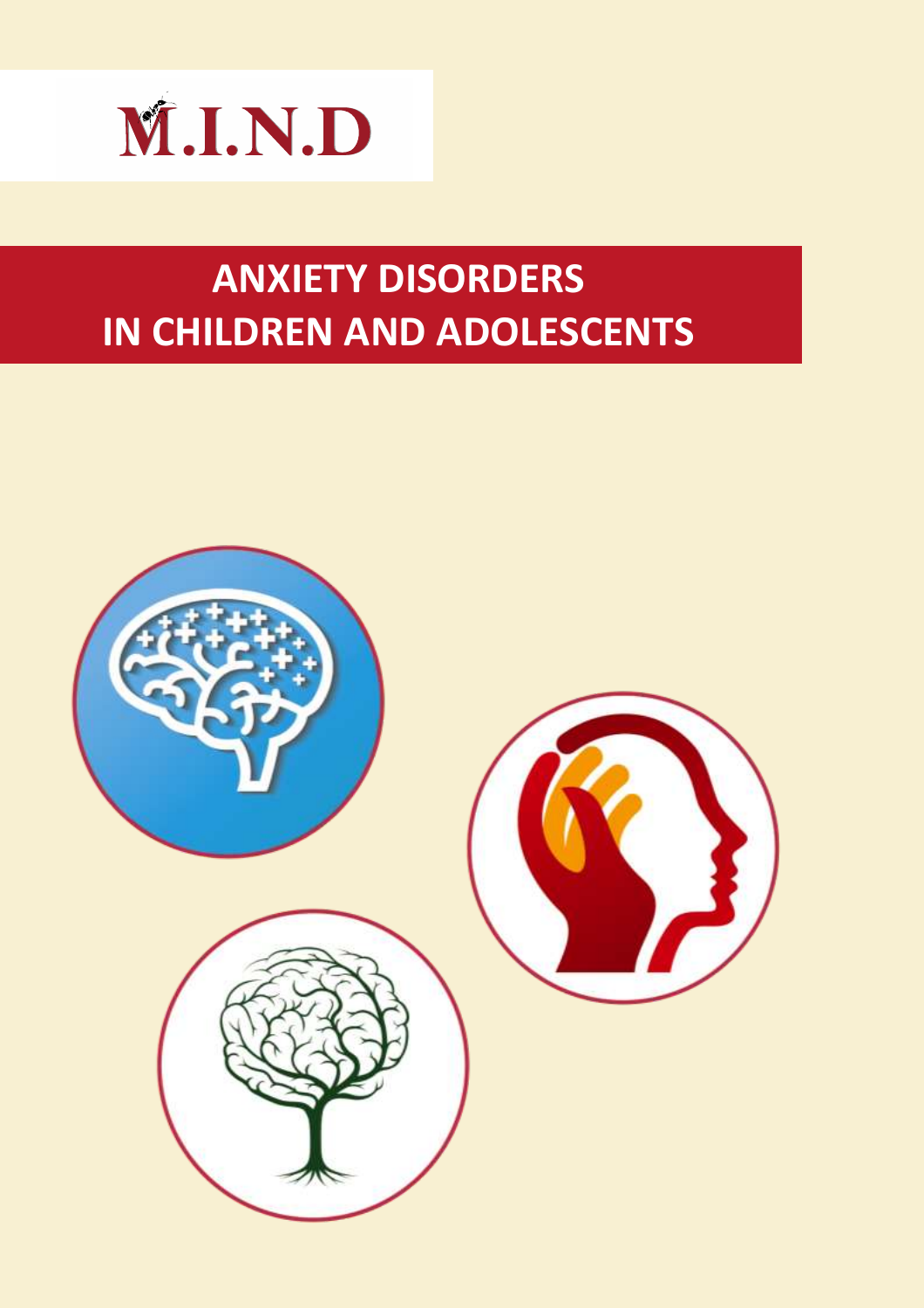

# **M.I.N.D**

## **Introduction**

It was not very many years ago that anxiety disorders in children were thought to be relatively rare and low impact conditions. Nevertheless, the past 15 to 20 years have seen a dramatic increase in the number of studies examining child anxiety and we are now building a good understanding of the nature, development and treatment of these disorders. Even more recently interest has started to focus on possible prevention of anxiety and, given the overlap between anxiety and depression as well as the continuity from childhood into adulthood, this work has farreaching.

### **Description and diagnosis**

The core feature of anxiety disorders is *avoidance*. In most cases this includes overt avoidance of specific situations, places, or stimuli, but it may also involve more subtle forms of avoidance such as hesitancy, uncertainty, withdrawal, or ritualized actions. These behaviours are relatively consistent across disorders and the key difference between specific disorders is the trigger for this avoidance. The avoidance is generally accompanied by affective components of fearfulness, distress or shyness. Some children, however, especially younger ones, may have difficulty verbalizing these emotions. Anxiousness occurs due to an expectation that some dangerous or negative event is about to occur - in other words an expectation of threat.

All of the anxiety disorders will involve an *anticipation of threat*, which may take the form of worry, rumination, anxious anticipation, or negative thoughts. Physical symptoms that are common among anxious children include: headaches, stomach aches, nausea, vomiting, diarrhea, and muscle tension. In addition, it is common for many anxious children, especially those that worry considerably, to have difficulty with sleep.

# **Epidemiology**

Overall, around 5% of children and adolescents meet criteria for an anxiety disorder during a given period of time in Western populations. Anxiety disorders are more common in females than males in the general population. Most population studies estimate around 1.5-2 times as many females compared to males for most anxiety disorders.

Anxiety disorders are among some of the earliest disorders to appear and most commonly begin by middle childhood to mid adolescence.

Anxiety disorders are among the most stable forms of psychopathology and show relatively little spontaneous remission. Anxious children are also at increased risk of developing other disorders during adolescence and into adulthood. Longitudinal research has shown that anxious children are at significantly greater risk for anxiety and mood disorders in adolescence and for anxiety, mood, and substance use disorders as well as suicide in adulthood.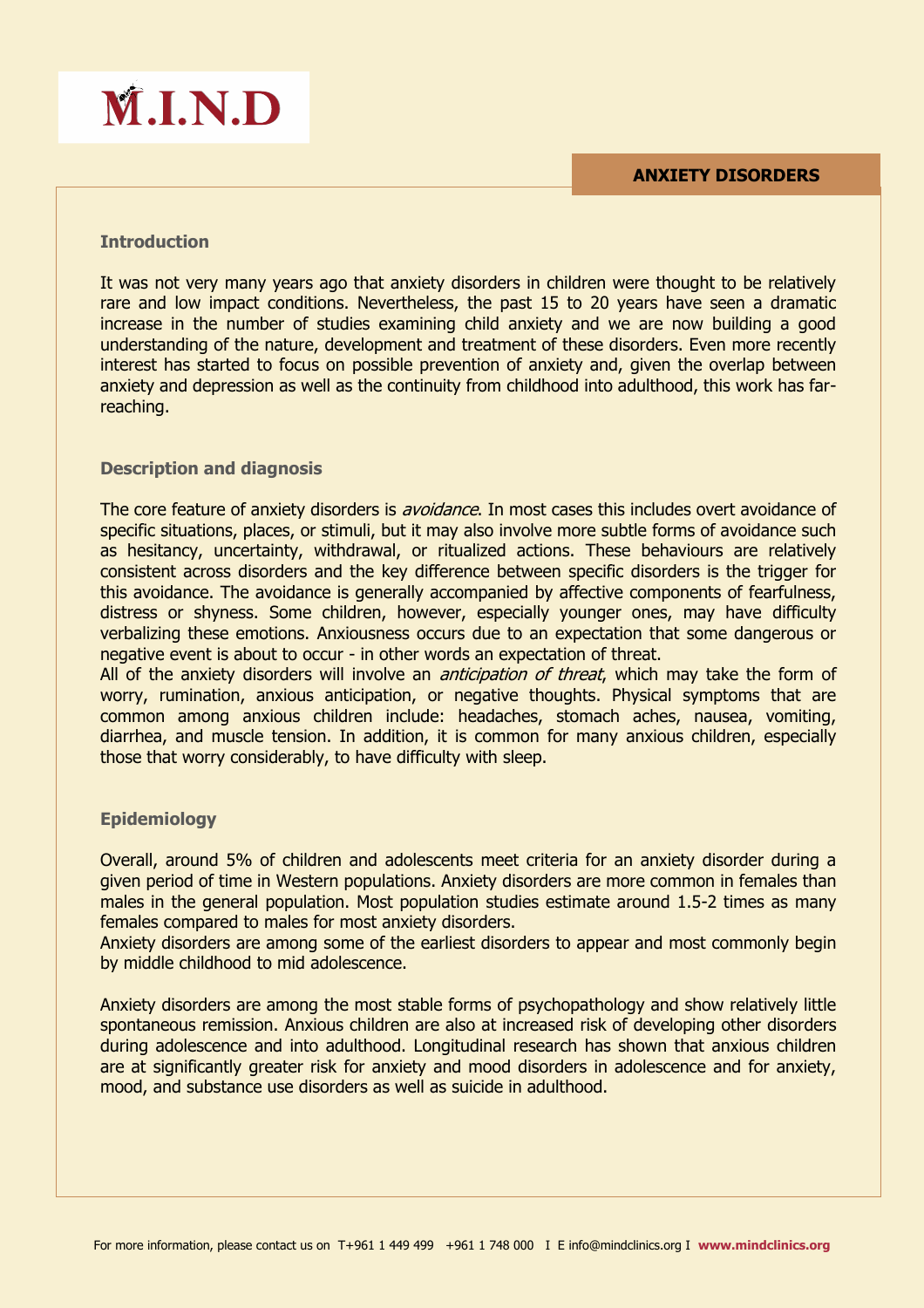

#### **Assessment**

Clinical evaluation generally includes a combination of questionnaires, diagnostic interview and behavioural observation. Several structured diagnostic interviews exist to assist in determining criteria for childhood disorders including anxiety. Most interviews include a large number of questions aimed to tap each of the relevant diagnostic criteria and generally differ in their degree of structure.

Anxious children are often thought to "fake good" – in other words, to deny feeling anxious or to provide answers that they think are socially acceptable. However, many parents are also anxious and in some cases will exaggerate the child's difficulties due to their own distress. Hence, the interviewer needs to obtain sufficient detail to allow a judgment about which is the most accurate report and which aspects of the information may be inaccurate for various reasons.

#### **Risk and maintaining factors**

#### Family transmission

Anxiety runs in families. First degree relatives of people with anxiety disorders are at significantly increased risk to also have anxiety as well as mood disorders. The same is true more specifically for anxiety in children and adolescents. Anxious children are considerably more likely to have parents with anxiety disorders and adults with anxiety disorders are more likely to have anxious children.

Of course family transmission can reflect both genetic and environmental influences, so it is tempting to speculate that genetic transmission confers a broad, general risk, while family environment may shape that risk into specific manifestations.

#### Genetic factors

There is little doubt that anxiety disorders are heritable. Best estimates suggest that around 40% of the variance in anxiety symptoms and in diagnoses of anxiety disorder is mediated by genetic factors.

#### Temperamental factors

Temperamental risk for anxiety is probably the best studied and most clearly established risk factor. A variety of similar temperaments have been associated with child anxiety including: behavioural inhibition, withdrawal, shyness and fearfulness.

The most common assessment of inhibition occurs in children from around 2-5 years of age. This may be done via questionnaires or direct observation. Common features of inhibition include: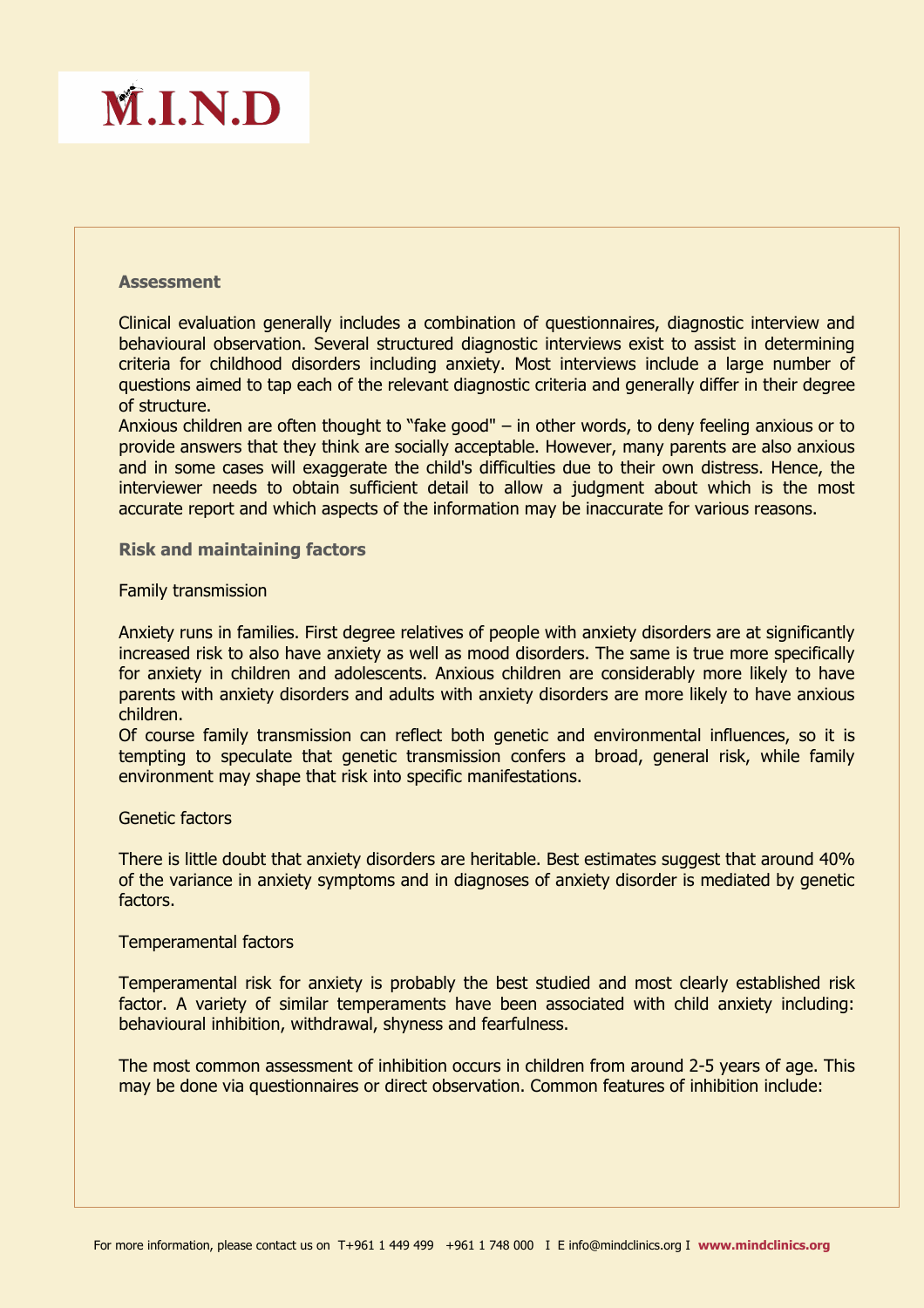

- Withdrawal in the face of novelty
- Slowness to warm up to strangers or peers
- Lack of smiling
- Close proximity to an attachment figure
- Lack of talk
- Limited eye contact or "coy" eye gaze
- Unwillingness to explore new situations.

Children who show these characteristics during preschool age are 2-4 times more likely to meet criteria for anxiety disorders by middle childhood and this increased risk has been shown to continue at least into adolescence.

#### Parent and family factors

Given the evidence for the transmission of anxiety within families described above, it has commonly been assumed that parents and the family environment must contribute to the development of anxiety disorders. However, evidence has been difficult to obtain and data have not been entirely consistent. The most extensive research has focussed on parenting and parent-child interactions. It has often been assumed that anxious parents increase risk for anxiety in their children by modelling their own fears and coping strategies.

More importantly, socially anxious mothers have been shown to transmit a fear of strangers to their infants in this way, and the extent of fear that the infant develops depends partly on the pre-existing level of inhibited temperament that the infant displays. Thus it seems that fear of strangers can be increased through an interaction between the infant's temperament and the mother's overt indications of fear. Among older children it has been shown that verbally transmitted information about danger can increase fear of particular cues. For example, when children are presented with information about a novel cue that suggests the cue might be dangerous, they show increases in fear, physiological arousal, threat beliefs, and avoidance of the cue that can last for several months.

One specific form of life event that has received particular attention is *bullying and teasing*. There is considerable evidence that anxious children are more likely to be teased and bullied than non-anxious children and that they are often neglected or even rejected by their peers. Once again the direction of causation is unknown but it is very likely that anxious children elicit teasing from others due to their behaviours; in turn, it is likely that teasing will further enhance their anxiety.